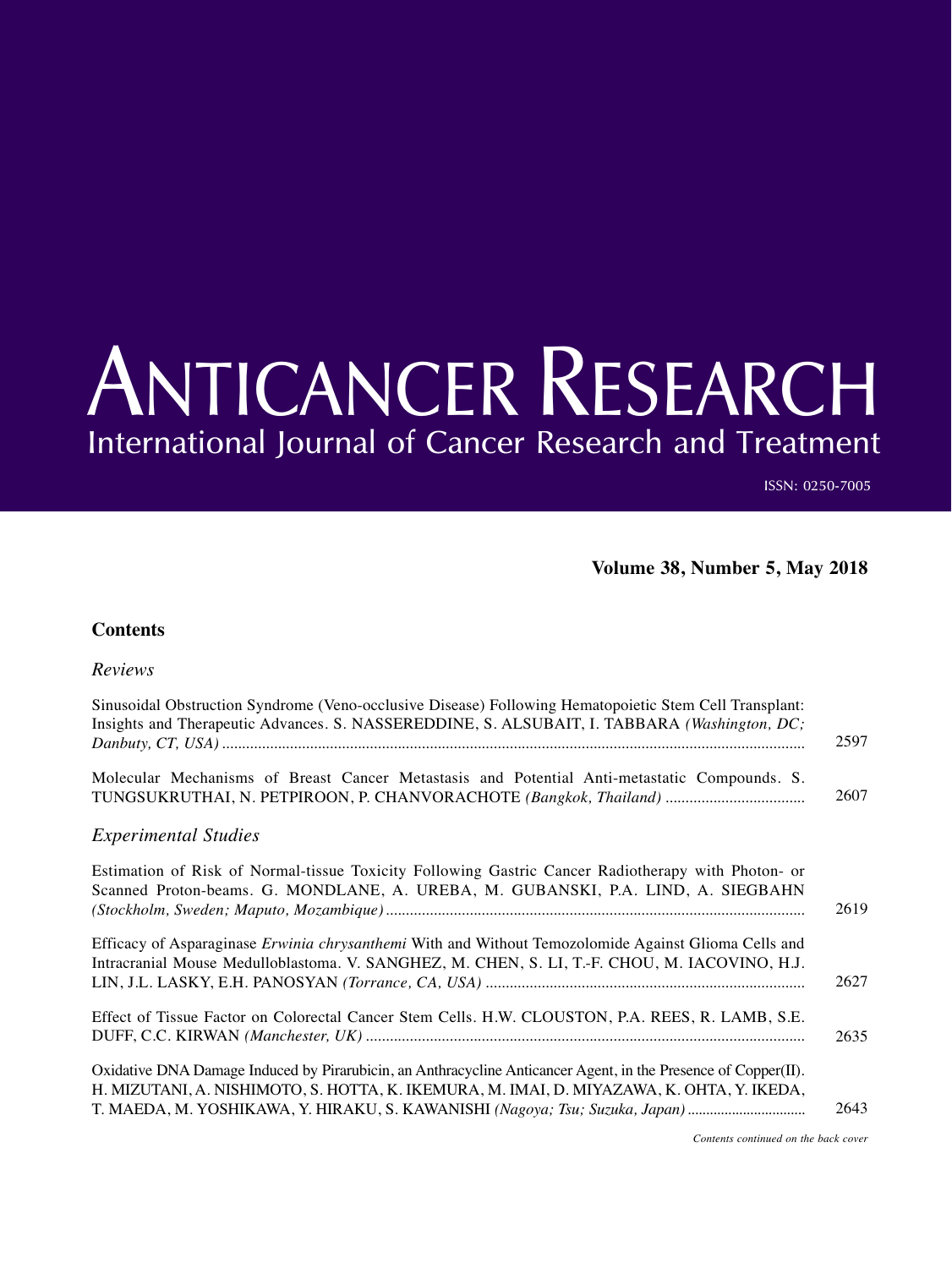| Chemerin in a Mouse Model of Non-alcoholic Steatohepatitis and Hepatocarcinogenesis. E.M. HABERL, R. POHL,<br>L. REIN-FISCHBOECK, S. FEDER, C.J. SINAL, C. BUECHLER (Regensburg, Germany; Halifax, Canada)<br>2649      |  |
|-------------------------------------------------------------------------------------------------------------------------------------------------------------------------------------------------------------------------|--|
| The Expression of Riboflavin Transporters in Human Colorectal Cancer. V. TUTINO, M.L. DEFRANCESCO,<br>M. TOLOMEO, V. DE NUNZIO, D. LORUSSO, D. PALENI, M.G. CARUSO, M. NOTARNICOLA, M.<br>2659                          |  |
| Tumor Cell-selective Synergism of TRAIL- and ATRA-induced Cytotoxicity in Breast Cancer Cells. A.<br>REINHARDT, H. LIU, Y. MA, Y. ZHOU, C. ZANG, J.-P. HABBEL, K. POSSINGER, J. EUCKER<br>2669                          |  |
| Application of Albumin-embedded Magnetic Nanoheaters for Release of Etoposide in Integrated<br>Chemotherapy and Hyperthermia of U87-MG Glioma Cells. M. BABINCOVÁ, H. VRBOVSKÁ, P.<br>2683                              |  |
| Potent Antitumour Effects of Novel Pentabromobenzylisothioureas Studied on Human Glial-derived Tumour<br>Cell Lines. E. PUCKO, E. MATYJA, M. KORONKIEWICZ, R.P. OSTROWSKI, Z. KAZIMIERCZUK<br>2691                      |  |
| Radiation Gene-expression Signatures in Primary Breast Cancer Cells. L. MINAFRA, V. BRAVATÀ, F.P.<br>2707                                                                                                               |  |
| Podoplanin Expression as a Prognostic Factor in Gastric Cancer. S. MARUYAMA, S. FURUYA, K.<br>SHIRAISHI, H. SHIMIZU, H. AKAIKE, N. HOSOMURA, Y. KAWAGUCHI, H. AMEMIYA, H.<br>2717                                       |  |
| Tyrosine Kinase Inhibition in HPV-related Squamous Cell Carcinoma Reveals Beneficial Expression of cKIT and<br>2723<br>Src. B. KRAMER, M. KNEISSLE, R. BIRK, N. ROTTER, C. ADERHOLD (Manheim; Marburg, Germany)         |  |
| Impact of the Lok-bar for High-precision Radiotherapy with Tomotherapy. M. HIRATA, H. MONZEN, M.<br>TAMURA, K. KUBO, K. MATSUMOTO, K. HANAOKA, M. OKUMURA, Y. NISHIMURA (Osaka, Japan)<br>2733                          |  |
| Combined Gemcitabine and Metronidazole Is a Promising Therapeutic Strategy for Cancer Stem-like<br>Cholangiocarcinoma. M. KAWAMOTO, M. UMEBAYASHI, H. TANAKA, N. KOYA, S. NAKAGAWA, K.<br>2739                          |  |
| The Immune Checkpoint Molecule CD200 Is Associated with Tumor Grading and Metastasis in Bladder<br>Cancer. P. REXIN, A. TAUCHERT, J. HÄNZE, H. HEERS, A. SCHMIDT, R. HOFMANN, A. HEGELE<br>2749                         |  |
| Moesin Involvement in Oral Carcinogenesis of the Lower Lip. A. ASSAO, P.M. YOSHINO, M.C.M.<br>2755<br>MEDEIROS, A.L. CARVALHO, F.A. SOARES, L.P. KOWALSKI, D.T. OLIVEIRA (Sao Paulo, Brazil)                            |  |
| Demethoxycurcumin Suppresses Migration and Invasion of Human Cervical Cancer HeLa Cells via Inhibition<br>of NF-KB Pathways. C.-C. LIN, C.-L. KUO, Y.-P. HUANG, C.-Y. CHEN, M.-J. HSU, Y.L. CHU, F.-S.<br>2761          |  |
| The Combination of Flavokawain B and Daunorubicin Induces Apoptosis in Human Myeloid Leukemic Cells by<br>2771<br>Modifying NF-KB. J.J. LEE, K.-N. KOH, C.-J. PARK, S. JANG, H.J. IM, N. KIM (Seoul, Republic of Korea) |  |
| Clinicopathological Characteristics and KRAS Mutation Status of Endometrial Mucinous Metaplasia and<br>2779                                                                                                             |  |
| Expression of Zinc Finger and BTB Domain-containing 7A in Colorectal Carcinoma. J.W. JOO, H.-S. KIM,<br>2787                                                                                                            |  |
|                                                                                                                                                                                                                         |  |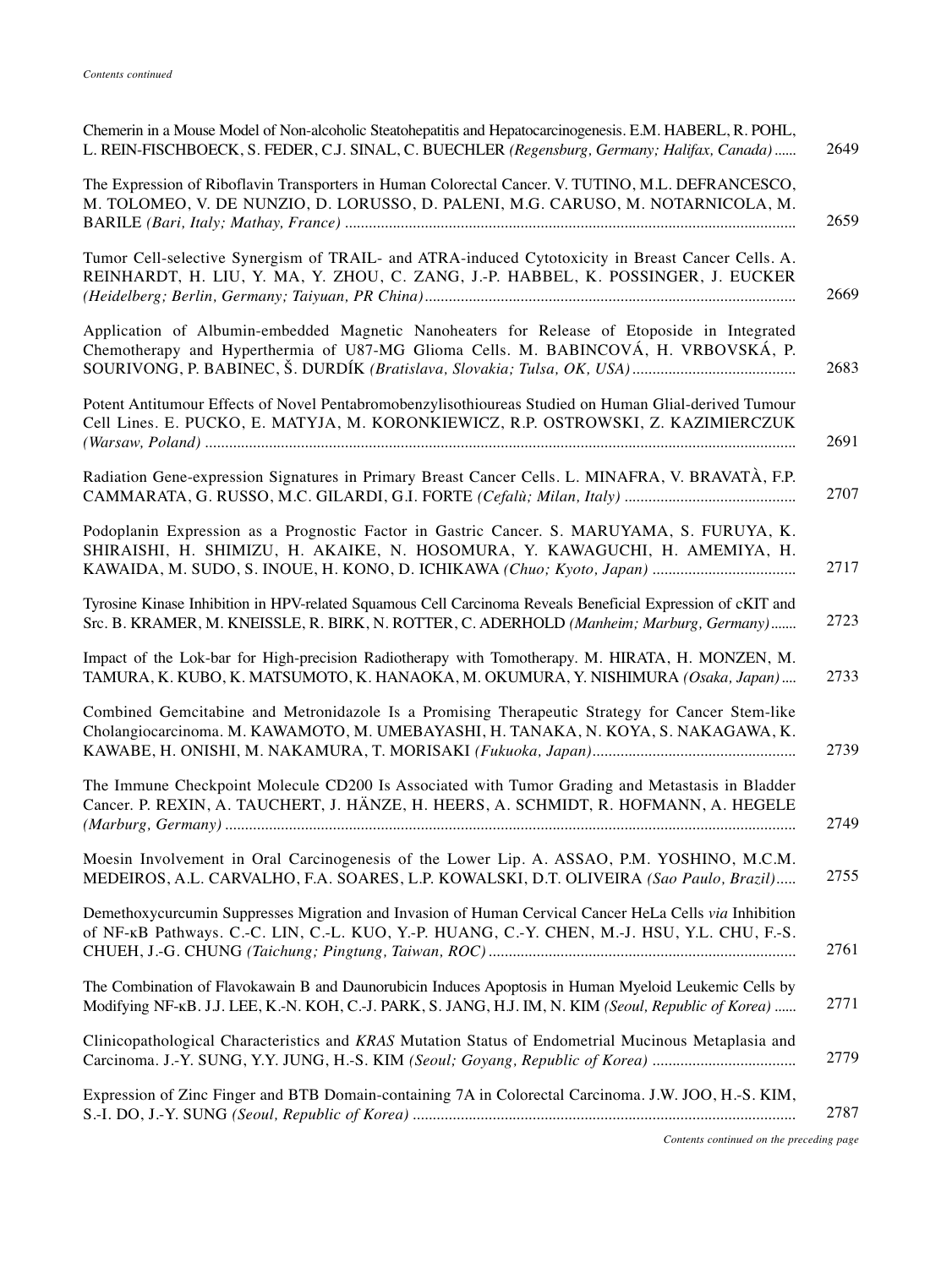| Identification of Functional Thyroid Stimulating Hormone Receptor and TSHR Gene Mutations in Hepatocellular<br>Carcinoma. Y.-L. SHIH, Y.-H. HUANG, K.-H. LIN, Y.-D. CHU, C.-T. YEH (Taoyuan, Taiwan, ROC)                                                                                                                                                                                                                                                                                        | 2793 |
|--------------------------------------------------------------------------------------------------------------------------------------------------------------------------------------------------------------------------------------------------------------------------------------------------------------------------------------------------------------------------------------------------------------------------------------------------------------------------------------------------|------|
| Pharmacokinetics, Biodistribution, and Toxicity Evaluation of Anti-SEMA3A (F11) in In Vivo Models. J. LEE,<br>D. KIM, E. SON, S.-J. YOO, J.K. SA, Y.J. SHIN, Y. YOON, D.-H. NAM (Seoul, Republic of Korea)                                                                                                                                                                                                                                                                                       | 2803 |
| Bidirectional Regulation of COX-2 Expression Between Cancer Cells and Macrophages. M.I. CARVALHO,<br>R. BIANCHINI, J. FAZEKAS-SINGER, I. HERRMANN, I. FLICKINGER, J.G. THALHAMMER, I. PIRES,<br>E. JENSEN-JAROLIM, F.L. QUEIROGA (Vila Real; Porto, Portugal; Vienna, Austria)                                                                                                                                                                                                                   | 2811 |
| Hypermethylation of BRCA1 Gene in Meningioma in Elderly Males. I.A.S. LOMBARDI, M.H.G. FARIA,<br>S.H.B. RABENHORST, M.A. ZANINI, M.I.D.M.C. PARDINI, R.M.T. GROTTO, A.C. FERRASI (Botucatu;                                                                                                                                                                                                                                                                                                      | 2819 |
| Preparation and <i>In Vitro</i> and <i>In Vivo</i> Characterization of the Tumor-specific Antigen-derived Peptide as a<br>Potential Candidate for Targeting Human Epidermal Growth Factor Receptor 2-positive Breast Carcinomas.                                                                                                                                                                                                                                                                 | 2823 |
| 3D Culture Represents Apoptosis Induced by Trastuzumab Better than 2D Monolayer Culture. T. TATARA,<br>T. MUKOHARA, R. TANAKA, Y. SHIMONO, Y. FUNAKOSHI, Y. IMAMURA, M. TOYODA, N.                                                                                                                                                                                                                                                                                                               | 2831 |
| Analysis of MSH2 Loss of Heterozygosity, Expression, and IVS10+12G>A Polymorphism in Sporadic Colon<br>Cancer. T. CACEV, E. ZAPLETAL, V. MUSANI, I. RAKO, B. LONCAR, G. ARALICA, S. KAPITANOVIC                                                                                                                                                                                                                                                                                                  | 2841 |
| 2-Phenylnaphthyridin-4-one Derivative LYF-11 Inhibits Interleukin-6-mediated Epithelial-to-Mesenchymal<br>Transition via the Inhibition of JAK2/STAT3 Signaling Pathway in MCF-7 Cells. L.-C. LIU, Y.-C. WU, S.-C.<br>KUO, C.-T. HO, T.-D. WAY, S.-T. CHEN (Taichung; Changhua, Taiwan, ROC; New Brunswick, NJ, USA)                                                                                                                                                                             | 2849 |
| Fatty Acids of CLA-enriched Egg Yolks Can Induce Mitochondrial Pathway of Apoptosis in MCF-7 Breast<br>Cancer Cells. A.A. KORONOWICZ, M. DROZDOWSKA, P. BANKS, E. PIASNA-SŁUPECKA, D.                                                                                                                                                                                                                                                                                                            | 2861 |
| <b>Clinical Studies</b>                                                                                                                                                                                                                                                                                                                                                                                                                                                                          |      |
| Human Polyomaviruses Are Not Frequently Present in Cancer of the Salivary Glands. T. RAMQVIST, R.G.<br>URSU, L. HAEGGBLOM, L. MIRZAIE, C. GAHM, L. HAMMARSTEDT-NORDENVALL, T. DALIANIS,                                                                                                                                                                                                                                                                                                          | 2871 |
| Chemotherapy or Combined Modality Therapy for Early-stage Hodgkin Lymphoma. J.A. TOROK, Y. WU, J.<br>CHINO, L.R. PROSNITZ, A.W. BEAVEN, G.J. KIM, C.R. KELSEY (Durham; Chapel Hill, NC, USA)                                                                                                                                                                                                                                                                                                     | 2875 |
| Low-dose LNG-IUS as Therapy for Endometrial Hyperplasia. A Prospective Cohort Pilot Study. E.                                                                                                                                                                                                                                                                                                                                                                                                    | 2883 |
| Double KRAS and BRAF Mutations in Surgically Treated Colorectal Cancer Liver Metastases: An International,<br>Multi-institutional Case Series. A. DESHWAR, G.A. MARGONIS, N. ANDREATOS, C. BARBON, J. WANG,<br>S. BUETTNER, D. WAGNER, K. SASAKI, A. BEER, I.M. LØES, E. PIKOULIS, C. DAMASKOS, N.<br>GARMPIS, K. KAMPHUES, J. HE, K. KACZIREK, G. POULTSIDES, P.E. LØNNING, H.J. MISCHINGER,<br>F.N. AUCEJO, M.E. KREIS, C.L. WOLFGANG, M.J. WEISS (Baltimore, MD; Cleveland, OH; Stanford, CA, | 2891 |
| Disparities of Immunotherapy Utilization in Patients with Stage III Cutaneous Melanoma: A National<br>Perspective. Z. AL-QURAYSHI, J.E. CROWTHER, J.B. HAMNER, C. DUCOIN, M.T. KILLACKEY, E.                                                                                                                                                                                                                                                                                                     | 2897 |
|                                                                                                                                                                                                                                                                                                                                                                                                                                                                                                  |      |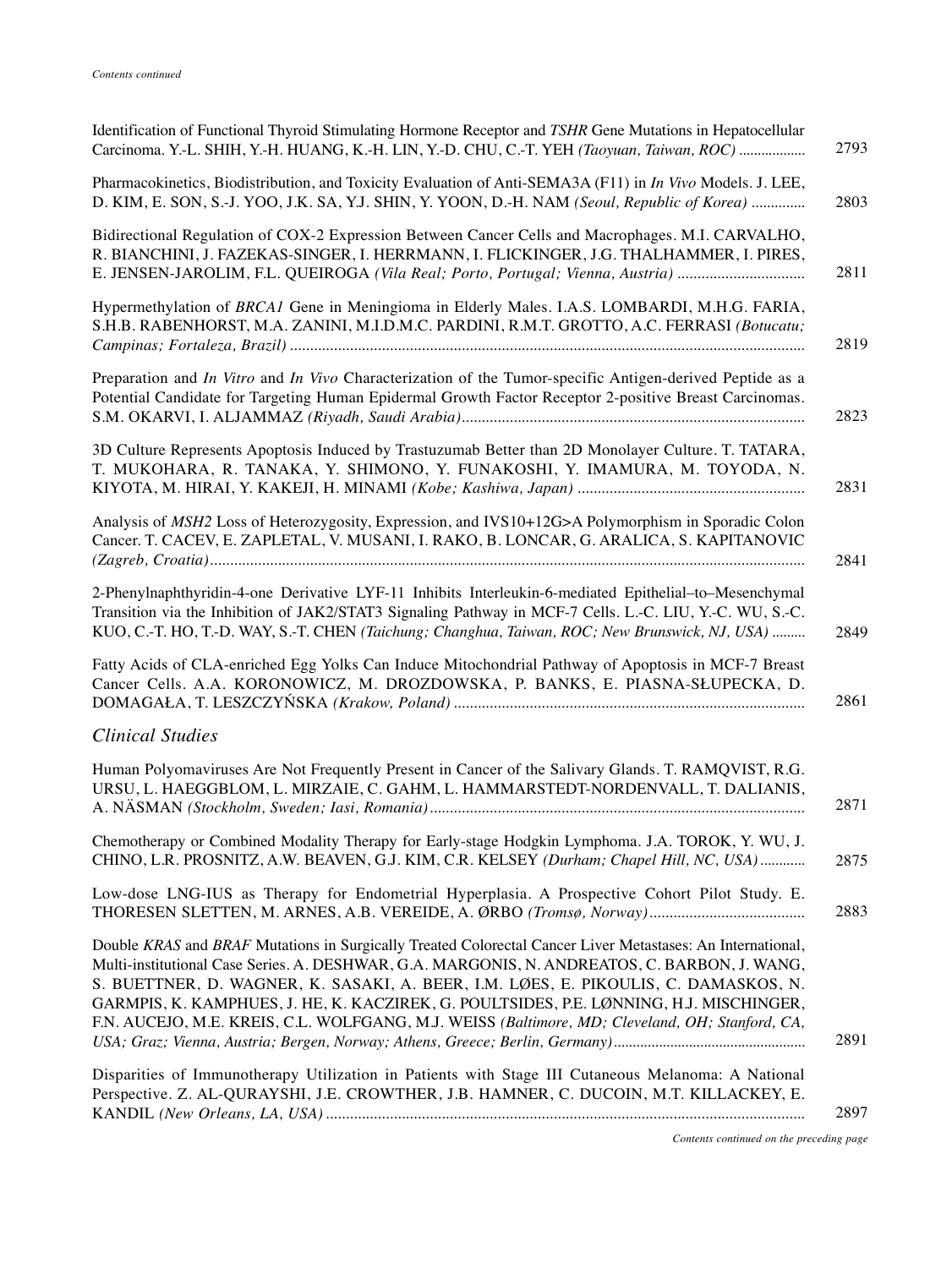| Preoperative Pulmonary Function Tests (PFTs) and Outcomes from Resected Early Stage Non-small Cell<br>Lung Cancer (NSCLC). D. ALMQUIST, N. KHANAL, L. SMITH, A.K. GANTI (Omaha, NE, USA)                                                                                                                     | 2903 |
|--------------------------------------------------------------------------------------------------------------------------------------------------------------------------------------------------------------------------------------------------------------------------------------------------------------|------|
| First French Pilot Quality Assessment of the EndoPredict Test for Early Luminal Breast Carcinoma. J.<br>LEHMANN-CHE, C. MIQUEL, J. WONG, C. CALLENS, E. ROULEAU, V. QUILLIEN, N. LOZANO, A.<br>CAYRE, L. LACROIX, I. BIECHE, P. BERTHEAU, L. TEIXEIRA, F.P. LLORCA, P.J. LAMY, P. DE                         | 2909 |
| Micropapillary Structures in Colorectal Cancer: An Anoikis-resistant Subpopulation. M. PATANKAR, S.<br>VÄYRYNEN, A. TUOMISTO, M. MÄKINEN, S. ESKELINEN, T.J. KARTTUNEN (Oulu, Finland)                                                                                                                       | 2915 |
| Utilization of Neoadjuvant Intensity-modulated Radiation Therapy for Rectal Cancer in the United States.<br>T.R. CUSHMAN, S. VENIGALLA, E.D. BROOKS, C. LIN, V. VERMA (Phoenix, AZ; Philadelphia, PA;                                                                                                        | 2923 |
| Eribulin Promotes Antitumor Immune Responses in Patients with Locally Advanced or Metastatic Breast<br>Cancer. W. GOTO, S. KASHIWAGI, Y. ASANO, K. TAKADA, T. MORISAKI, H. FUJITA, T.                                                                                                                        | 2929 |
| Single-stranded DNA (ssDNA) Labeling Index Is Related to Risk Grade in Patients with Gastrointestinal<br>Stromal Tumors. K. MOCHIZUKI, T. KONDO, N. OISHI, I. TAHARA, T. INOUE, K. KASAI, T.                                                                                                                 | 2939 |
| Correlation Between Ktrans and Microvessel Density in Different Tumors: A Meta-analysis. H.J. MEYER,                                                                                                                                                                                                         | 2945 |
| Postoperative Hypofractionated Radiotherapy for Prostate Cancer. F. TRAMACERE, S. ARCANGELI, A.                                                                                                                                                                                                              | 2951 |
| Takotsubo Cardiomyopathy Developed After Two-stage Surgery for Double Primary Lung Cancer. F.<br>KINOSHITA, G. TOYOKAWA, T. TAGAWA, T. MATSUBARA, Y. KOZUMA, N. HARATAKE, S.                                                                                                                                 | 2955 |
| Candidate MicroRNA Biomarkers of Therapeutic Response to Sunitinib in Metastatic Renal Cell Carcinoma:<br>A Validation Study in Patients with Extremely Good and Poor Response. J. KOVACOVA, J. JURACEK, A.<br>POPRACH, T. BUCHLER, J. KOPECKY, O. FIALA, M. SVOBODA, O. SLABY (Brno; Prague; Hradec         | 2961 |
| Safety and Feasibility of Single-port Surgery for Colon Cancer in Octogenarians. M. TEI, M. OTSUKA, Y.                                                                                                                                                                                                       | 2967 |
| Predicting the Risk of Developing New Cerebral Lesions After Stereotactic Radiosurgery or Fractionated Stereotactic<br>Radiotherapy for Brain Metastases from Renal Cell Carcinoma. D. RADES, L. DZIGGEL, O. BLANCK, N.<br>GEBAUER, T. BARTSCHT, S.E. SCHILD (Lübeck; Güstrow, Germany; Scottsdale, AZ, USA) | 2973 |
| Adherence to Guidelines During Follow-up of Endometrial Cancer: Analysis of French Health Insurance Database.<br>J. PHELIPPEAU, R. ROUZIER, M. KOSKAS (Paris; Montigny Le Bretonneux; Saint-Cloud, France)                                                                                                   | 2977 |
| Correlation Between Disease Stage and the Presence of Viable Circulating Tumor Cells in Endometrial<br>Cancer. I. KISS, K. KOLOSTOVA, R. MATKOWSKI, M. JĘDRYKA, A. CZEKAŃSKI, J. PAVLASEK, V.                                                                                                                | 2983 |
| Second Opinion Reviews for Cancer Diagnoses in Anatomic Pathology: A Comprehensive Cancer Center's<br>Experience. C. STROSBERG, J. GIBBS, D. BRASWELL, R.R. LESLIE, J. MESSINA, B.A. CENTENO,                                                                                                                | 2989 |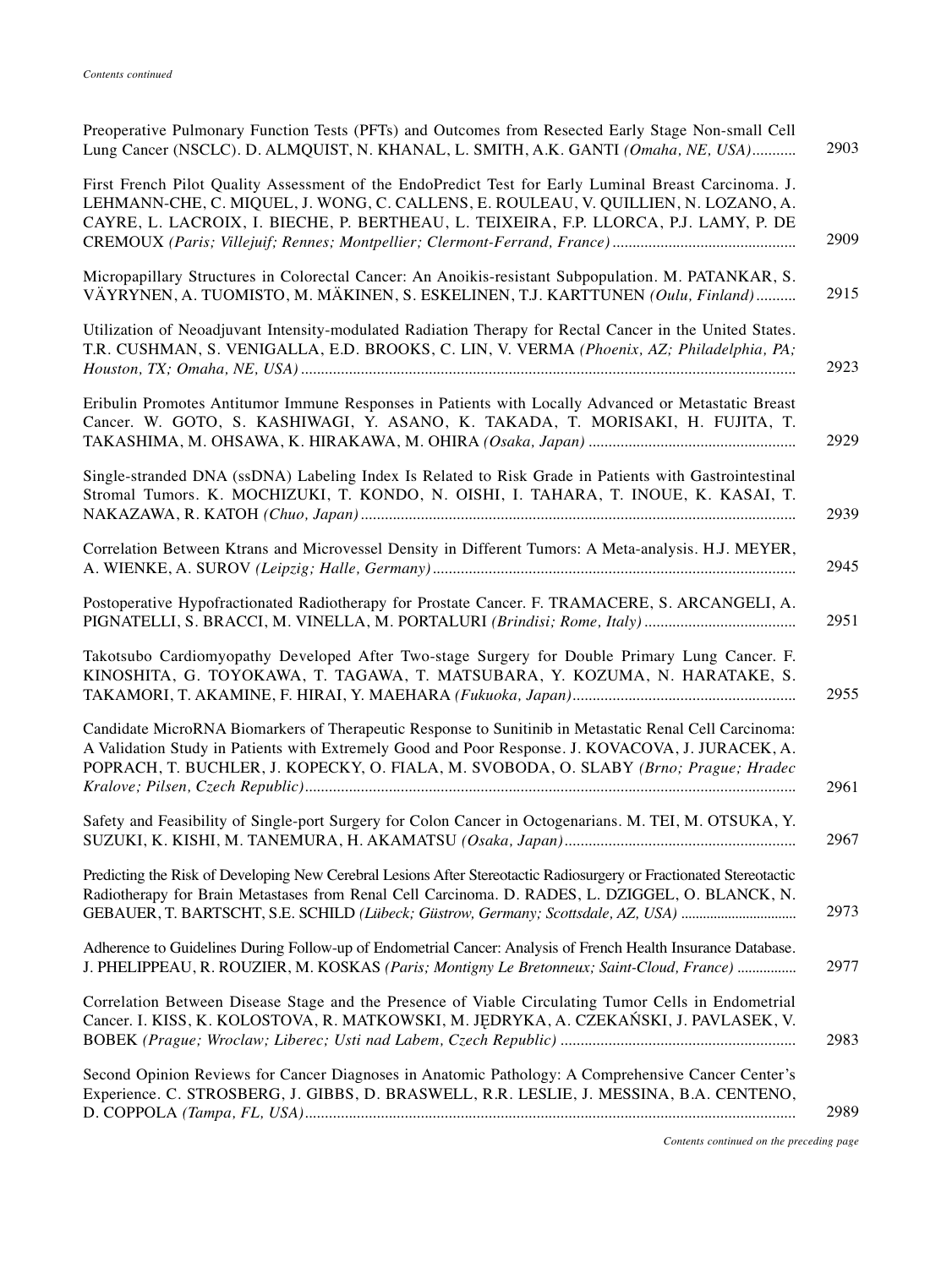| Osteoscopic Surgery of Giant Cell Tumor of Bone for Preservation of Proximal Fibula. H. FUTANI, S.<br>2995                                                                                                                                                                                                                                                                                                                                                                             |
|----------------------------------------------------------------------------------------------------------------------------------------------------------------------------------------------------------------------------------------------------------------------------------------------------------------------------------------------------------------------------------------------------------------------------------------------------------------------------------------|
| Clinical Significance of Subcellular Localization of Maspin in Patients with Pathological Stage IA Lung<br>Adenocarcinoma. T. OHNO, Y. KUBOUCHI, M. WAKAHARA, K. NOSAKA, T. SAKABE, T. HARUKI,<br>3001                                                                                                                                                                                                                                                                                 |
| Synchronous Pancreatic Ductal Adenocarcinoma and Hepatocellular Carcinoma: Report of a Case and Review<br>3009                                                                                                                                                                                                                                                                                                                                                                         |
| Cytoreductive Nephrectomy in Elderly Patients with Metastatic Renal Cell Carcinoma in the Targeted<br>Therapy Era. D. UPRETY, A. BISTA, A.L. SMITH, Y. VALLATHARASU, D.E. MARINIER (La Crosse,<br>3013                                                                                                                                                                                                                                                                                 |
| The Alcohol Dehydrogenase Isoenzyme as a Potential Marker of Pancreatitis. W. JELSKI, J. PIECHOTA,<br>3019                                                                                                                                                                                                                                                                                                                                                                             |
| Comparable Efficacy of Idelalisib Plus Rituximab and Ibrutinib in Relapsed/refractory Chronic Lymphocytic<br>Leukemia: A Retrospective Case Matched Study of the Polish Adult Leukemia Group (PALG). B. PUŁA, B.K.<br>BUDZISZEWSKA, J. RYBKA, L. GIL, E. SUBOCZ, M. DŁUGOSZ-DANECKA, D. ZAWIRSKA, A.<br>WASZCZUK-GAJDA, E. ISKIERKA-JAŻDŻEWSKA, A. KOPACZ, A. SZYMCZYK, J. CZYŻ, E.<br>LECHMARAŃDA, K. WARZOCHA, K. JAMROZIAK (Warsaw; Wroclaw; Poznan; Krakow; Lodz; Rzeszow;<br>3025 |
| Calcium Phosphate Cement in the Surgical Management of Benign Bone Tumors. T. HIGUCHI, N.<br>YAMAMOTO, K. HAYASHI, A. TAKEUCHI, H. KIMURA, S. MIWA, K. IGARASHI, K. ABE, Y.<br>3031                                                                                                                                                                                                                                                                                                    |
| Nephrometry Scores: The Effect of Imaging on Routine Read-out and Prediction of Outcome of Nephron-<br>sparing Surgery. J. WADLE, S. HETJENS, J. WINTER, J. MÜHLBAUER, M. NEUBERGER, F.<br>WALDBILLIG, F. WESSELS, N. WESTHOFF, P. RIFFEL, N. WAGENER, P. HONECK, M.C.<br>3037                                                                                                                                                                                                         |
| Comparing Image-guided targeted Biopsies to Radical Prostatectomy Specimens for Accurate<br>Characterization of the Index Tumor in Prostate Cancer. F. PORPIGLIA, S. DE LUCA, E. CHECCUCCI, D.<br>GARROU, M. MANFREDI, F. MELE, A. PECORARO, R. PASSERA, E. BOLLITO, C. FIORI (Orbassano;<br>3043                                                                                                                                                                                      |
| Bone Mineral Density as a Potential Predictive Factor for Luminaltype Breast Cancer in Postmenopausal<br>Women. F. LUMACHI, S.M.M. BASSO, V. CAMOZZI, R. SPAZIANTE, P. UBIALI, M. ERMANI (Padua;<br>3049                                                                                                                                                                                                                                                                               |
| Depression in Choroidal Melanoma Patients Treated with Proton Beam Radiotherapy. M.M. MOSCHOS,<br>G.A. MOUSTAFA, A. LAVARIS, C. DAMASKOS, K. LAIOS, E. KARATHANOU, D.S. LADAS, I.<br>3055<br>ASPROUDIS, N. GARMPIS, C. KALOGEROPOULOS (Athens; Larissa; Ioannina, Greece)                                                                                                                                                                                                              |
| Liver-dominant Breast Cancer Metastasis: A Comparative Outcomes Study of Chemoembolization Versus<br>Radioembolization. J. CHANG, R. CHARALEL, C. NODA, R. RAMASWAMY, S.K. KIM, M. DARCY, G.<br>3063                                                                                                                                                                                                                                                                                   |
| Chemotherapy Plus Bevacizumab as Neoadjuvant or Conversion Treatment in Patients with Colorectal Liver<br>Metastases. P.G. ALFONSO, M.C. PODESTA, A.M. MARTÍN, M.B. CODEISIDO, A. CALVO, I.<br>PELIGROS, A. CORCUERA, A.B.R. BLANCO, S. CUSTODIO-CABELLO, D.L. TRABADA, M.<br>3069                                                                                                                                                                                                     |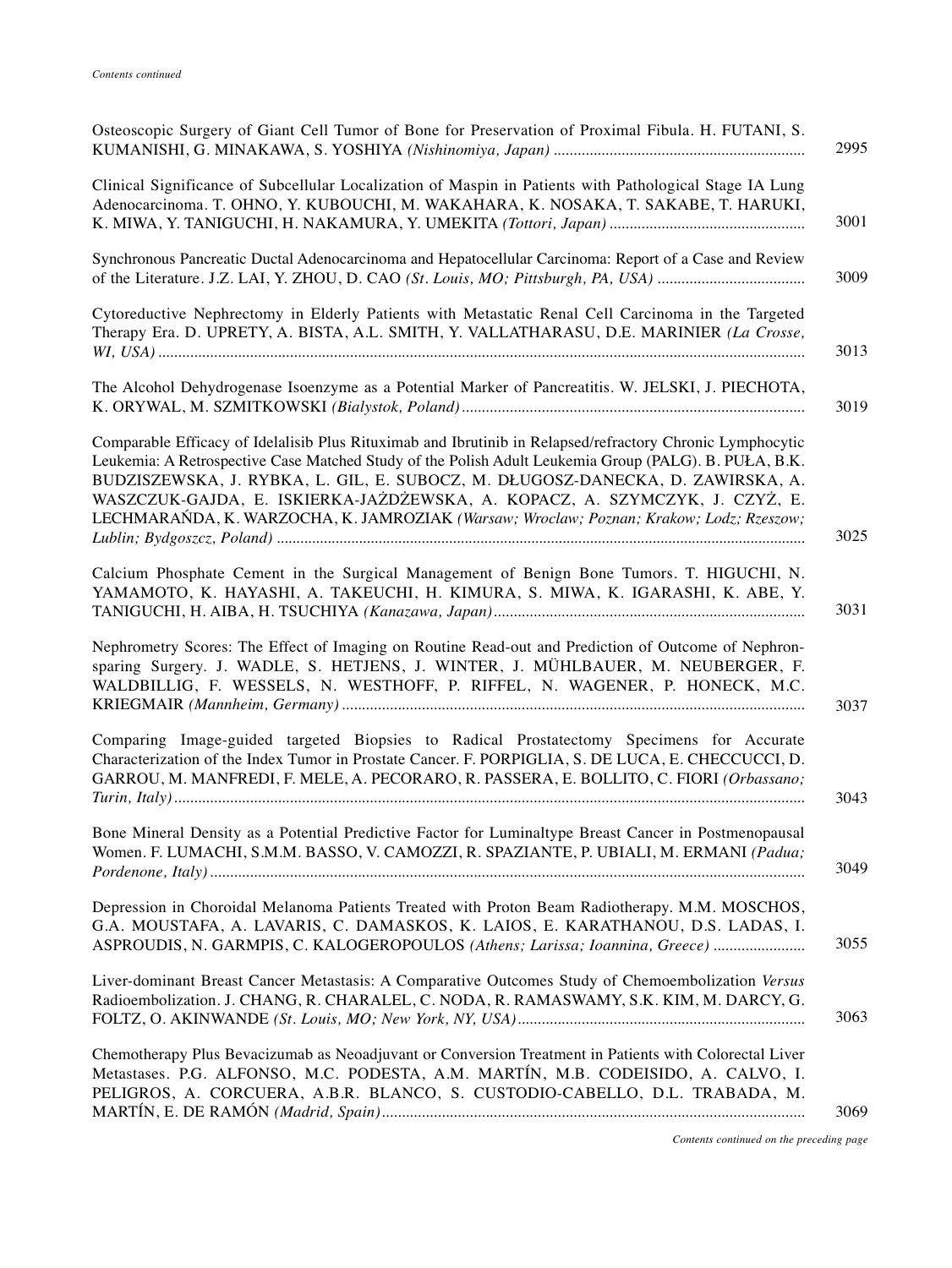| Recent Trends in HPV Infection and Type Distribution in Greece. E. ARGYRI, E. TSIMPLAKI, D.                                                                                                                                                                                                                                                                                                                                                                         | 3079 |
|---------------------------------------------------------------------------------------------------------------------------------------------------------------------------------------------------------------------------------------------------------------------------------------------------------------------------------------------------------------------------------------------------------------------------------------------------------------------|------|
| Successful Distal Gastrectomy for Gastric Cancer with Child-Pugh Class B Alcoholic Liver Cirrhosis. J. IWABU,<br>T. NAMIKAWA, S. TSUDA, H. KITAGAWA, M. KOBAYASHI, K. HANAZAKI (Kochi, Japan)                                                                                                                                                                                                                                                                       | 3085 |
| Liver Function in Areas of Hepatic Venous Congestion After Hepatectomy for Liver Cancer: <sup>99m</sup> Tc-GSA<br>SPECT/CT Fused Imaging Study. M. YOSHIDA, T. BEPPU, S. SHIRAISHI, N. TSUDA, F. SAKAMOTO,<br>K. KURAMOTO, H. OKABE, H. NITTA, K. IMAI, S. TOMIGUCHI, H. BABA, Y. YAMASHITA                                                                                                                                                                         | 3089 |
| A Genitourinary Cancer-specific Scoring System for the Prediction of Survival in Patients with Bone<br>Metastasis: A Retrospective Analysis of Prostate Cancer, Renal Cell Carcinoma, and Urothelial Carcinoma.<br>T. OWARI, M. MIYAKE, Y. NAKAI, Y. MORIZAWA, S. HORI, S. ANAI, N. TANAKA, K. FUJIMOTO                                                                                                                                                             | 3097 |
| Relationship and Predictive Role of the Dual Expression of FGFR and IL-8 in Metastatic Renal Cell<br>Carcinoma Treated with Targeted Agents. R. IACOVELLI, M. DE TURSI, C. MOSILLO, A. CIARDI, C.                                                                                                                                                                                                                                                                   | 3105 |
| A Score to Identify Patients with Brain Metastases from Colorectal Cancer Who May Benefit from Whole-brain<br>Radiotherapy in Addition to Stereotactic Radiosurgery/Radiotherapy. D. RADES, L. DZIGGEL, O. BLANCK,<br>N. GEBAUER, T. BARTSCHT, S.E. SCHILD (Lübeck; Güstrow, Germany; Scottsdale, AZ, USA)                                                                                                                                                          | 3111 |
| Successful Treatment of Growing Teratoma Syndrome of the Lung by Surgical Resection: A Case Report<br>and Literature Review. K. TANAKA, G. TOYOKAWA, T. TAGAWA, K. IJICHI, N. HARATAKE, F. HIRAI,                                                                                                                                                                                                                                                                   | 3115 |
| Image-guided Stereotactic Body Radiotherapy in Metastatic Prostate Cancer. F. PASQUALETTI, M.<br>PANICHI, A. SAINATO, D. BALDACCINI, P. COCUZZA, A. GONNELLI, S. MONTRONE, A.<br>MOLINARI, S. BARBIERO, A. BRUSCHI, E. NOTINI, S. URSINO, V. MAZZOTTI, R. MORGANTI, G.<br>CORAGGIO, M. CANTARELLA, P.A. ERBA, F. PAIAR (Pisa, Italy; Créteil, France)                                                                                                               | 3119 |
| Genomic Instability in Buccal Mucosal Cells of Municipal Street Sweepers as Evaluated by Micronucleus<br>Test. V.H.P. DA SILVA, M.C. ANDRADE, S.R. CLAUDIO, V.Q. YUJRA, M.E.S. ALPIRE, J.N. DOS                                                                                                                                                                                                                                                                     | 3123 |
| Transition Rate from EGFR-TKI to Cytotoxic Chemotherapy Patients with EGFR Mutation-positive Lung<br>Adenocarcinoma. Y. KAWAGUCHI, T. OKANO, M. KAKIHANA, N. KAJIWARA, T. OHIRA, N. IKEDA                                                                                                                                                                                                                                                                           | 3127 |
| Long-term Postoperative Nutritional Status Affects Prognosis Even After Infectious Complications in Gastric<br>Cancer. J. KIUCHI, S. KOMATSU, T. KOSUGA, T. KUBOTA, K. OKAMOTO, H. KONISHI, A.                                                                                                                                                                                                                                                                      | 3133 |
| Radiotherapy Plus Total Androgen Block Versus Radiotherapy Plus LHRH Analog Monotherapy for Non-<br>metastatic Prostate Cancer. G. MARVASO, A. VIOLA, C. FODOR, B.A. JERECZEK-FOSSA (Milan, Italy)                                                                                                                                                                                                                                                                  | 3139 |
| Acquired EGFR T790M Mutation After Relapse Following EGFR-TKI Therapy: A Population-based Multi-<br>institutional Study. T. KABURAGI, M. KIYOSHIMA, T. NAWA, H. ICHIMURA, T. SAITO, K.<br>HAYASHIHARA, H. YAMADA, H. SATOH, T. ENDO, Y. INAGE, K. SAITO, M. INAGAKI, N. HIZAWA,<br>Y. SATO, H. ISHIKAWA, M. SAKAI, K. KAMIYAMA, N. KIKUCHI, H. NAKAMURA, K. FURUKAWA,<br>T. KODAMA, T. YAMASHITA, A. NOMURA, S. YOSHIDA (Kasama; Hitachi; Tokai; Hitachinaka; Mito; | 3145 |